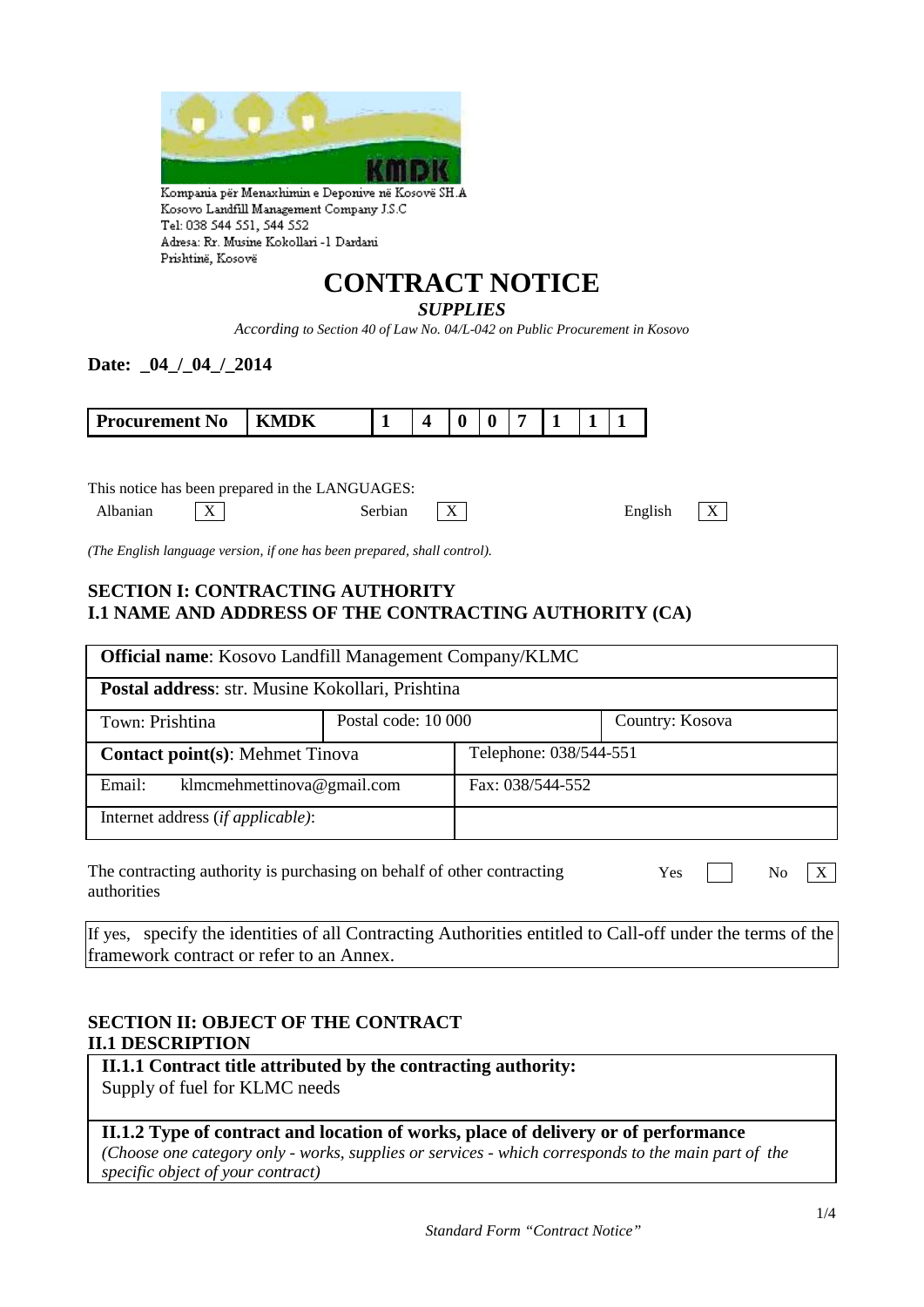|                   |                                                                                         | X              | <b>Supplies</b> |                                  |                           |                               |
|-------------------|-----------------------------------------------------------------------------------------|----------------|-----------------|----------------------------------|---------------------------|-------------------------------|
| X Purchase        |                                                                                         |                |                 |                                  |                           |                               |
|                   |                                                                                         |                |                 |                                  |                           |                               |
|                   | <b>II.1.3 The notice involves</b>                                                       |                |                 |                                  |                           |                               |
| A public contract |                                                                                         |                | Yes             | N <sub>0</sub><br>$\mathbf{X}$   |                           |                               |
|                   | The establishment of framework agreement                                                |                | Yes             | N <sub>0</sub>                   |                           |                               |
|                   | <b>II.1.4 Information on framework agreement</b> ( <i>if applicable</i> ):              |                |                 |                                  |                           |                               |
| operator          | Framework agreement with single                                                         | $\mathbf X$    | operators       | Framework agreement with several |                           |                               |
|                   | <b>II.1.5 Execution of the Contract</b>                                                 |                |                 |                                  |                           |                               |
|                   | <b>Call offs/Place Orders</b>                                                           |                |                 |                                  |                           |                               |
|                   | <b>Subsidiary Contracts/Mini-competition</b>                                            |                |                 |                                  |                           |                               |
|                   | Duration of framework agreement: in month'                                              |                |                 |                                  |                           |                               |
|                   | II.1.6 Short description of the object of the contract<br>Supply of fuel for KMDK needs |                |                 |                                  |                           |                               |
|                   | <b>II.1.7Common Procurement Vocabulary classification (CPV)</b><br>11.00.00.00-0        |                |                 |                                  |                           |                               |
|                   | <b>II.1.8 Variants are accepted</b>                                                     |                | Yes             | N <sub>0</sub>                   | $\boldsymbol{\mathrm{X}}$ |                               |
|                   | <b>II.1.9 Division into lots</b>                                                        |                | Yes             | N <sub>0</sub>                   | $\mathbf{X}$              |                               |
|                   | <b>II.1.10 Information about lots</b> ( <i>if applicable</i> )                          |                |                 |                                  |                           |                               |
| Lot no            | Short description                                                                       | <b>CPV</b>     |                 | Quantity<br>or scope             |                           | <b>Additional information</b> |
|                   | Supply of fuel for<br><b>KMDK</b> needs                                                 | As per request |                 |                                  |                           |                               |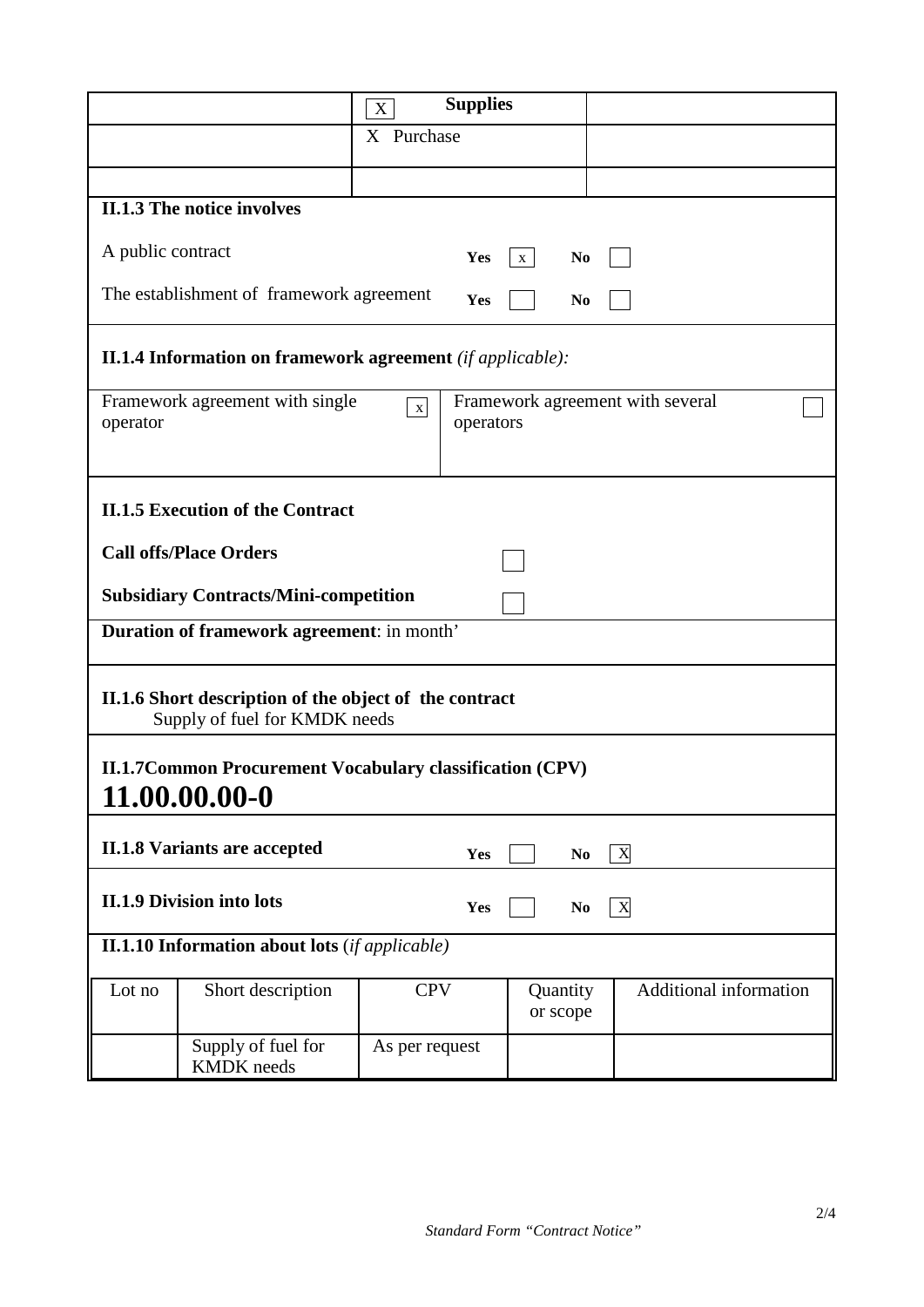#### **II.3 DURATION OF THE CONTRACT OR TIME LIMITS FOR COMPLETION**

Duration of contract: 3 Year

#### **SECTION III: LEGAL, ECONOMIC, FINANCIAL AND TECHNICAL INFORMATION**

#### **III.1 CONDITIONS RELATING TO THE CONTRACT**

**III.1.1 Performance security required** 

 $Yes \quad X \quad No$ 

If yes, amount of performance security \_**10 %**

**III.1.2 Legal form to be taken by grouping of economic operators to whom the contract is to be awarded**:

\_\_\_\_\_\_\_\_\_\_\_\_\_\_\_\_\_\_\_\_\_\_\_\_\_\_\_\_\_\_\_\_\_\_\_\_\_\_\_\_\_\_\_\_\_\_\_\_\_\_\_\_\_\_\_\_\_\_\_\_\_\_\_\_\_\_\_\_\_\_\_\_\_\_\_\_\_\_\_

#### **III.2 CONDITIONS FOR PARTICIPATION**

**III.2.1 Eligibility Requirements:** 

**a) Business Registration Certificate issued by the Business Registration Authorities , along with on Business Information . ( If external EO winner must enroll representative in Kosovo before signing the contract )**

**b ) Certificate of VAT**

**c ) Certificate of Fiscal Number**

**d ) Certificate of eligibility requirements for ISO 9001 copies Economic Operator**

**e) Licenses for fuel services sector ( copy ) :**

**• The license for import ,**

**• The license for wholesale ,**

**• License for transport**

**• The license for the retail and**

 **• License for storage .**

**III.2.2 Professional Suitability**

**a) the financial report or testimony from a bank regarding financial flows, for the past two years (2012.2013) that the company in question has been outstanding in the amount of**  $\epsilon$ **2,000,000.00-original** 

**Audited Financial Statements for the past two years (2012.2013) be audited by the Auditor License. for each year (copies)**

**III.2.3 Economic and financial capacity**

 **a) List of contracts executed found the last two years ( 2012.2013 ) as evidence min 3 contracts and references for each contract for the supply of fuel introduced that use the consolidated budget of the Republic of Kosovo - minimum total value of all contracts should be € 2,000,000.00 . If the contract is not marked or reference value of the contract , then the contract be attached to the evidence that prove the value realized by contract ( copy ) b ) Authorization from the manufacturer ( refinery ) with no title and the reference - the original .**

**c ) The manufacturer shall be ISO 17050 or ( EN / ISO 17020.17025 )**

**d ) List of vehicles, for performance of the contract ( at least 2 autobot for diesel ) - all property of the company copies of the vehicle registration card .**

**e) Statement by writing original signed and stamped by the Economic Operator who declares that he will make wholesale and retail supply in certain points max . 48h (the filling of reservoirs ) after giving the order of the contracting authority across all landfills and**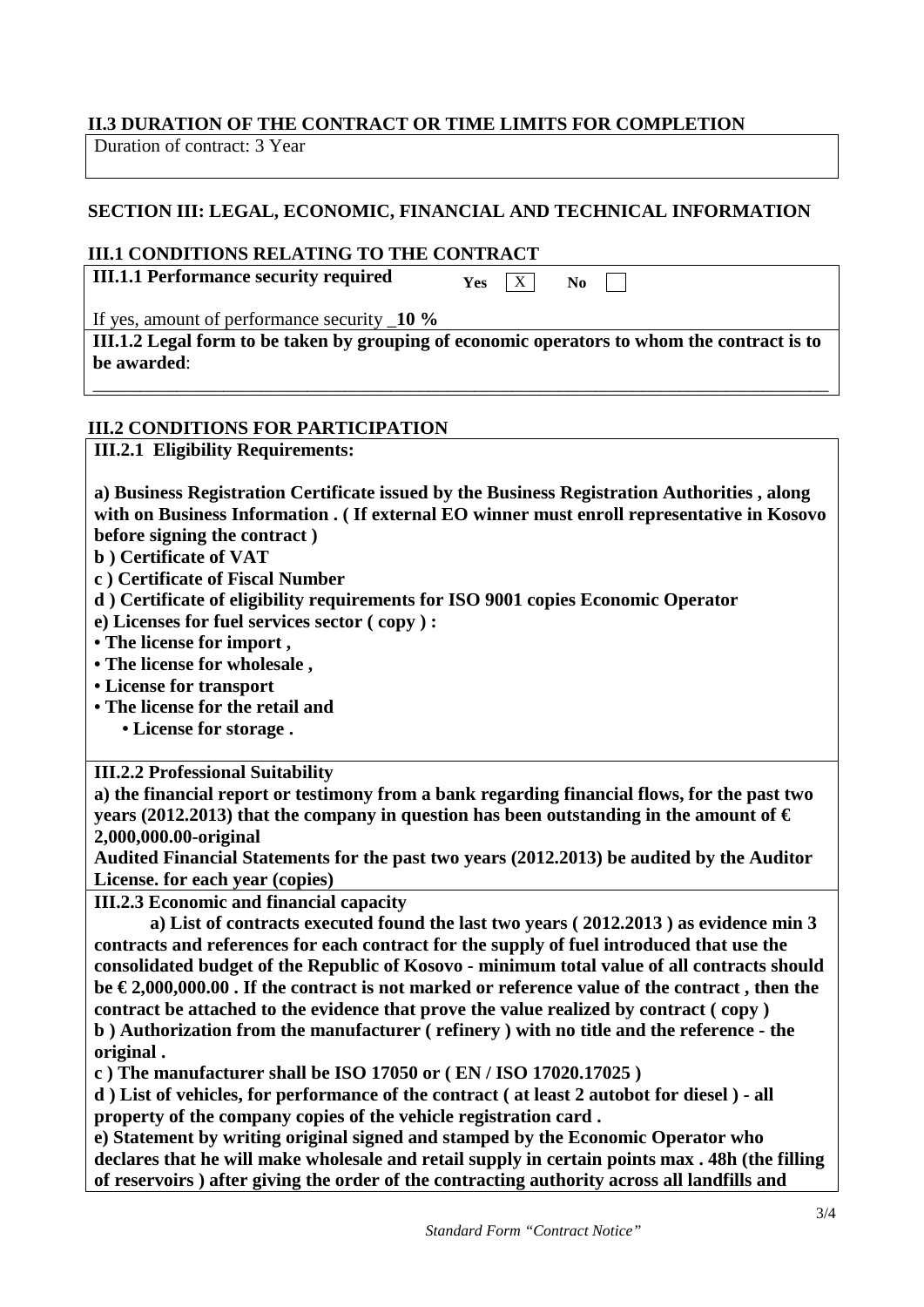**other points as necessary that the contracting authority - the original .**

**f ) Originally written statement signed and sealed by the Economic Operator stating that the fuel crisis Depot owns its own ( personal ) as evidence that the possession Economic Operator will keep in its reserves dedicated to ( KLMC - in ) - Diesel 200,000 liters . original g ) Originally written statement signed and sealed by the Economic Operator stating that takes responsibility for the compensation of all damages to vehicle authorization, if it is determined that the damages come as a result of poor quality fuel .**

**h ) Originally written statement signed and sealed by the Economic Operator declares that in all municipal centers ( cities ) will point this out tankimi for fuel supplies .**

**i) Certificate of manufacturers - refinery , the quality of products offered ( laboratory attests goods offered ) with detailed technical specification of these products offered in this tender . Each bidder shall quote for any position given in the form PRIZE DESCRIPTION . Do not act in this way will result in rejection of your bid .**

#### **III.3 Conditions specific to services contracts**

| III.3.1 Execution of services is reserved to a particular profession | Yes | X<br>No. |
|----------------------------------------------------------------------|-----|----------|
| If yes, reference to the relevant law, regulation or administrative  |     |          |
| provision                                                            |     |          |
|                                                                      |     |          |

**III.3.2 Legal persons should indicate the names and professional qualifications of the staff responsible for the execution of the service**  $Y_{\text{es}}$   $Y_{\text{es}}$ 

## **SECTION IV: PROCEDURE**

#### **IV.1 TYPE OF PROCEDURE**

X Open

### **IV.2 AWARD CRITERIA**

*Tick the appropriate box "only one" and delete the other*

**X** Lowest price-lowest premium

# **IV.3 ADMINISTRATIVE INFORMATION**

#### **IV.3.1. Previous publications concerning the same contract**

Prior Indicative Notice Other publications (*if applicable*)

**IV.3.2 Conditions for obtaining tender dossier / prequalified documents**

Time limit for receipt of requests for tender dossier / prequalified documents:

date \_**13/05\_/\_2014**\_ time: **14:00** place Procurement office KMDK

**Payable documents Yes**  $\Box$  **No**  $\overline{X}$ 

**IV.3.3 Time limit for receipt of tenders/ requests to participate** date \_**16\_/\_05\_/\_2014**\_ time: **14:00** place Procurement office KMDK

| IV.3.4 Time limits is shortened for submission of tenders             |  |  |  |  |
|-----------------------------------------------------------------------|--|--|--|--|
| <b>IV.3.5</b> Is tender security needed (by all tenderers/candidates) |  |  |  |  |
| $10,000.00 \in$<br>$\mathbf{X}$<br>N <sub>0</sub><br><b>Yes</b>       |  |  |  |  |